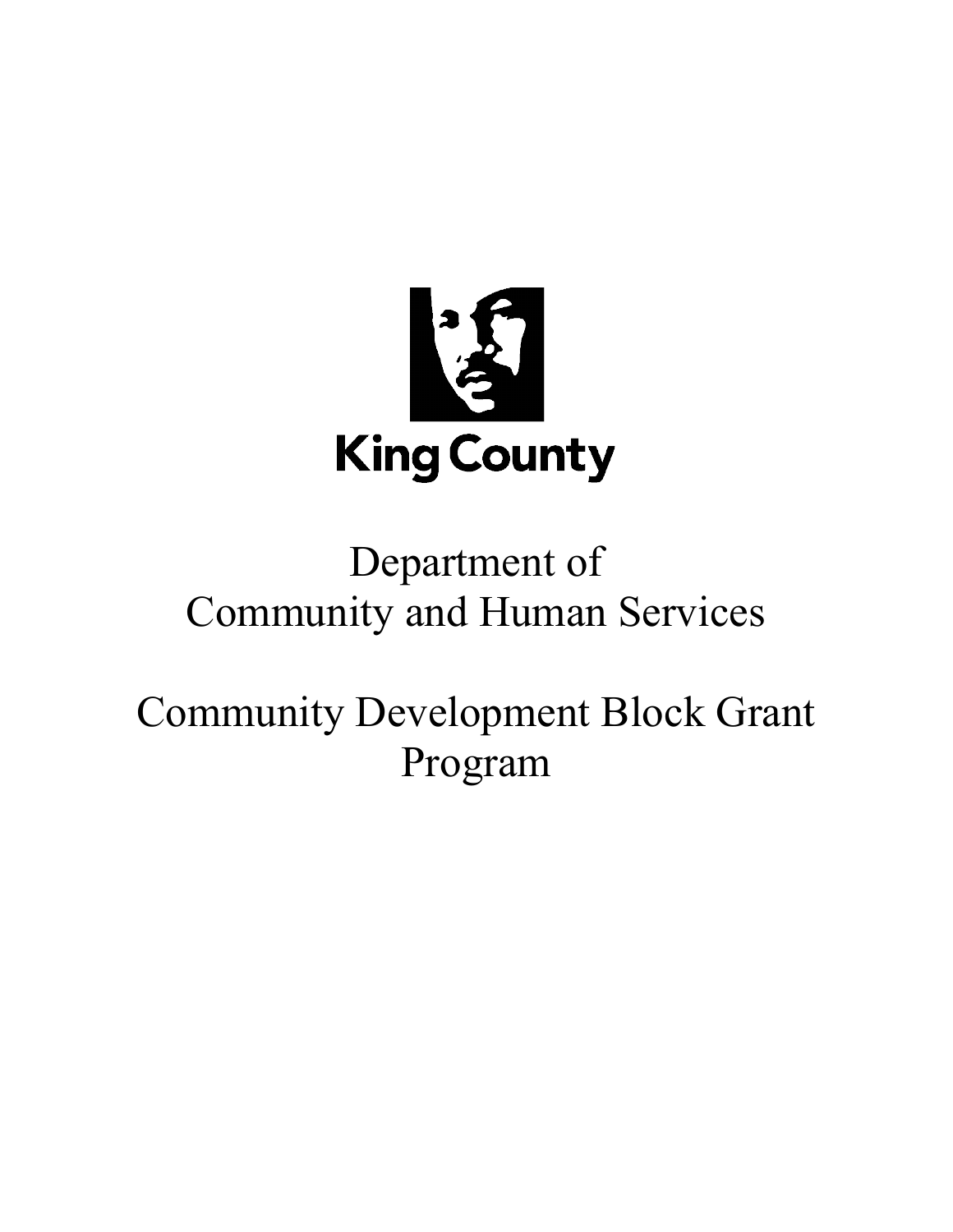# **King County Consortium Community Development Block Grant Guidelines**

The following consortium requirements augment federal Community Development Block Grant (CDBG) Program regulations at 24 Code of Federal Regulations (CFR) Part 570 and requirements set forth in the three-year CDBG Interlocal Cooperation Agreements.

#### **Application Guidelines**

1. Applications for CDBG Community Facility Projects Involving Improvements to Leased Facilities

Applications submitted by nonprofit organizations requesting CDBG funding to improve real property leased from a public agency or private landlord, including churches, must include all of the following:

- The application must be accompanied by a copy of the executed lease (with a term no less than that specified for the change of use restriction set forth in these guidelines).
- The application must be signed by the property owner, or his/her agent, wherein the owner certifies that they will allow the project proposed in the application to be implemented, that they will execute a promissory note, deed of trust and covenant in favor of King County for the applicable period, that they will not charge rents to the applicant in excess of their operating costs, and that they will name King County as an additional insured (loss payee) during the term of the promissory note.
- 2. Minimum CDBG Proposal Request

Proposed human service projects and similar client-oriented projects such as minor home repair proposing funding of less than \$30,000 shall be discouraged but not disallowed; but in no circumstance shall an award be less than \$10,000. Proposed capital projects proposing funding of less than \$50,000 shall be discouraged but not disallowed. In particular:

- Jurisdictions are encouraged to jointly fund certain sub-regional projects to reach \$50,000 or more.
- A lower level of funding must be allowed for Architectural and Engineering (AE) projects that represent the first phase of a larger capital project.
- 3. Authorization to Apply for Consortium Funds

Applications for CDBG funds submitted by a local government or nonprofit organization must be signed by an authorized representative and accompanied by documentation that confirms that the application is authorized by the local government or nonprofit organization. A copy of the council or board minutes of the meeting at which a motion was passed, or other evidence of authorization, must be submitted as part of the application.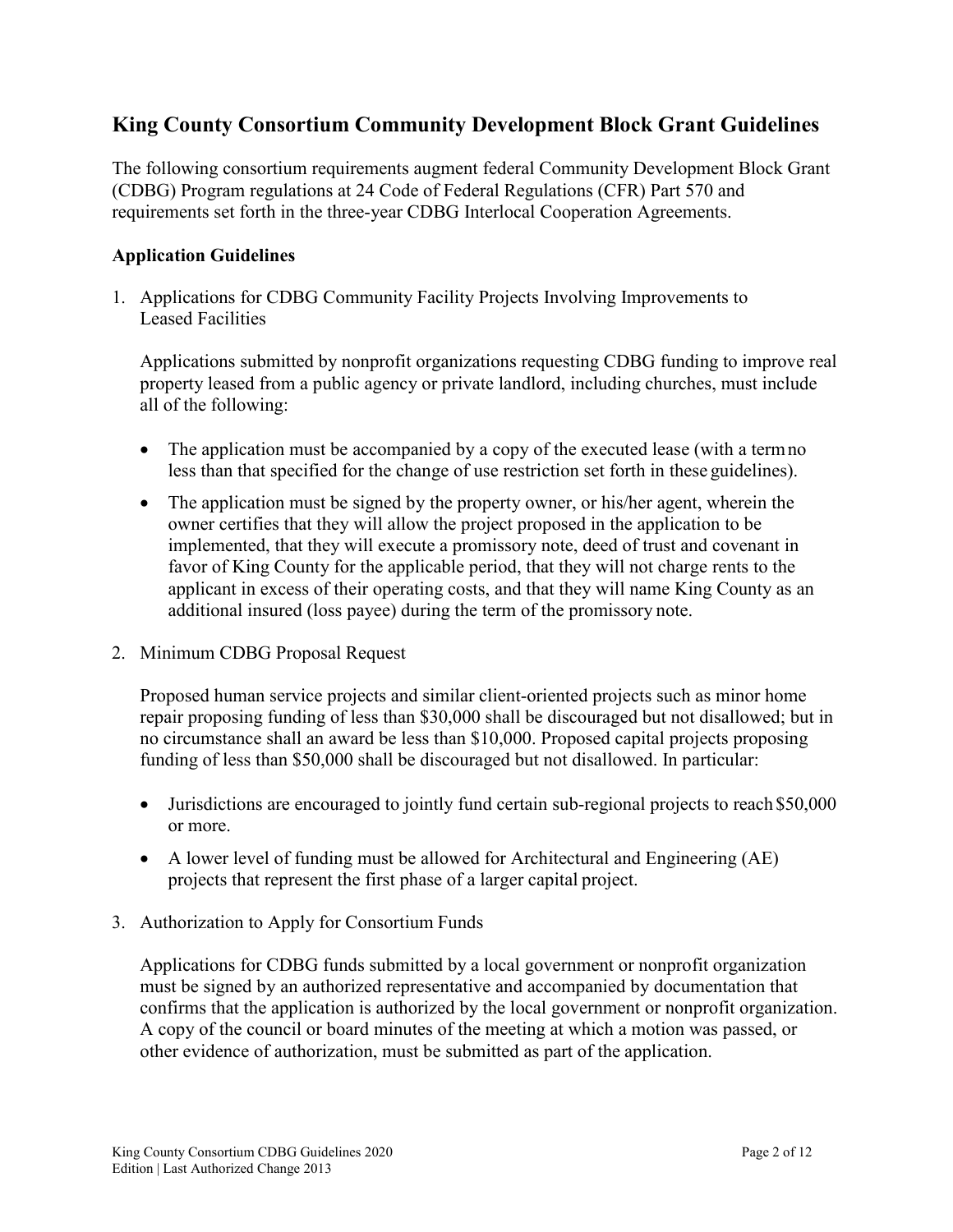4. Contingency Project(s) Requirement

Each CDBG Consortium Sub-region or Joint Agreement City shall choose a contingency project(s) in preparation for a potential increase/decrease in the CDBG funds available, as follows:

- A. One project shall be identified as the project that will receive additional funds, if the final allocation of CDBG funds from U.S. Department of Housing and Urban Development (HUD) is higher than anticipated, or for any other reason that causes more funds to be available than anticipated.
- B. One project shall be identified as the project that will receive a decrease in funds, if the final allocation of CDBG funds from HUD is lower than anticipated, or for any other reason that causes less funds to be available than anticipated.

The project(s) in A and B above can be the same project or two different projects.

5. Priority for One-Time Capital Project(s)

There is a priority to use CDBG capital funds primarily for one-time capital projects. This priority will not exclude projects that are ongoing in nature that desire to compete in the annual CDBG capital-funding round, but will serve as a limitation on such projects subject to annual review.

- 6. Multi-Jurisdictional Projects
	- A minimum of 30 percent of the total population served by the project must be CDBG Consortium residents for a project application that is multi-jurisdictional, includingboth CDBG Consortium and non-consortium jurisdictions.
	- A CDBG Consortium funding award will be proportionate to the percent of consortium residents to be served for a multi-jurisdictional project application that serves CDBG Consortium and non-consortium residents.
- 7. Geographic Distribution Goal

The CDBG Consortium will review and monitor geographic distribution in the annual funding recommendation process through a spreadsheet analysis tool that demonstrates the percentage of funds distributed to projects by location as compared to the percentage of the consortium's low to moderate-income population by jurisdiction. Each year the term of review for geographic fairness will be the prior three-year period.

Nonprofit project locations are to be recorded according to the geographic distribution of the clientele they serve rather than the physical location of the project.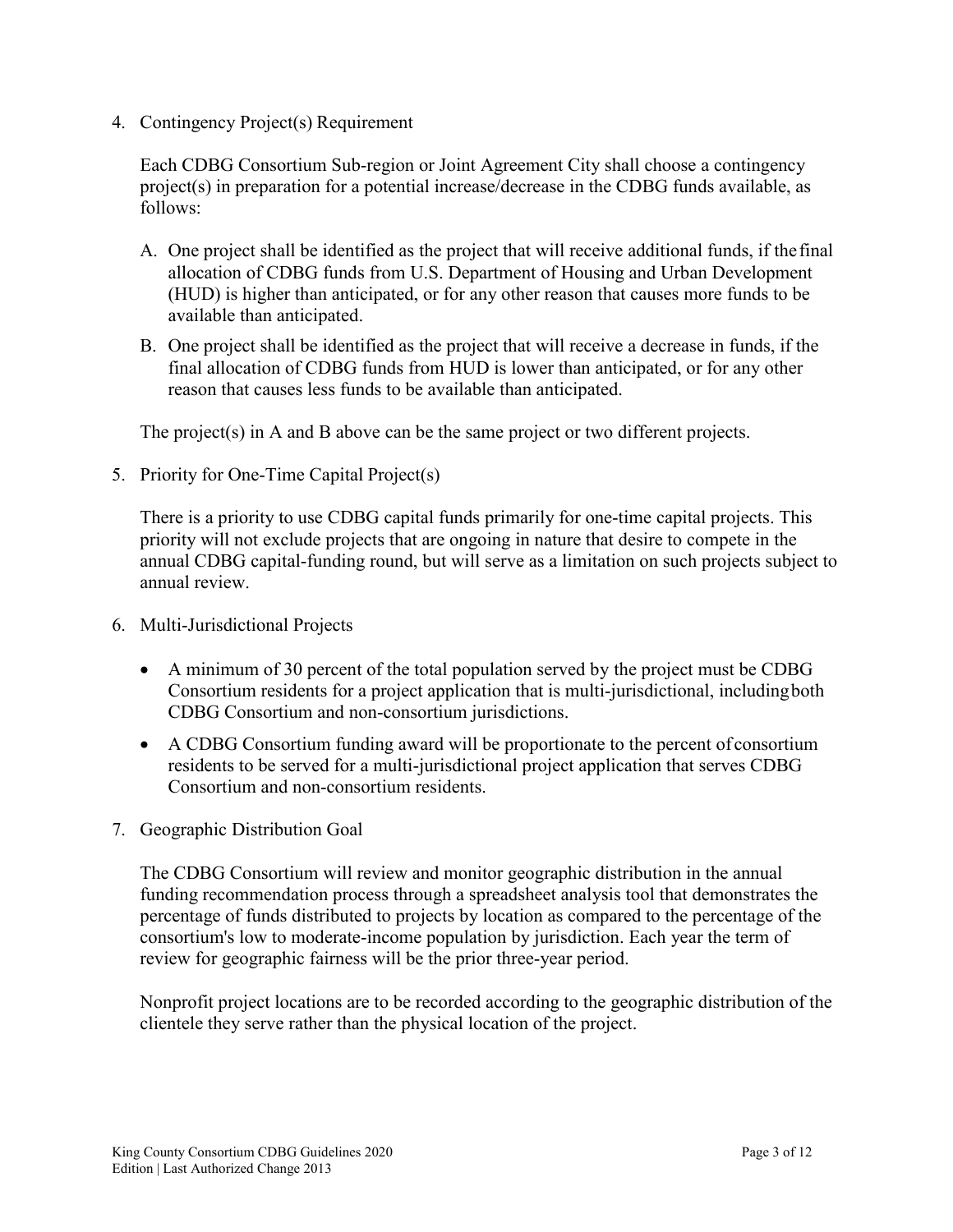8. Case by Case Evaluation of Phased Projects

Phased projects are those that must apply and be awarded funding in phases. Phased projects typically start with an application for funding of environmental and design costs in Phase I, with subsequent phases to cover construction costs, if the project is feasible. Phased projects will be evaluated for award from the consortium on a case-by-case basis. Funding conditions will be determined at the time of award approval to address project eligibility and timeliness of fund expenditure.

## **CDBG Project Guidelines**

1. CDBG Public Infrastructure Projects

CDBG-funded public infrastructure projects must be consistent with the adopted comprehensive plan and/or capital improvement program of the jurisdiction in which the project is located.

CDBG-funded public infrastructure projects involving reconstruction of existing public facilities in order to remove barriers to persons with disabilities must be consistent with the adopted comprehensive plan and/or capital improvement program *and* the Americans with Disabilities Act (ADA)/504 Corrective Action Plan of the jurisdiction in which the project is located.

- A. Community water system projects located outside of King County's urban growth area must address severe health and safety deficiencies. These are conditions which, at a minimum:
	- Have caused Public Health-Seattle  $&$  King County to classify the system as at-risk for transmitting water-borne illness, due to concerns regarding the safety of the water source pursuant to Washington Administrative Code (WAC) 246-291-130 and King County Board of Health Code, Title 12, or
	- Have been identified by the Washington State Department of Health as the cause of a public water system routinely or potentially failing to comply with the primary drinking water standards or action levels established or referenced in WAC246-290.
- B. Community sewer and/or septic system projects located outside of King County's urban growth area must address severe health and safety deficiencies. These are conditions which, at a minimum:
	- Caused Public Health-Seattle  $&$  King County to classify on-site wastewater treatment systems as at-risk for failure pursuant to King County Board of Health Code, Title 13, or
	- Were identified by the Washington State Department of Ecology for routinely or potentially failing to protect water quality in compliance with the standards for public wastewater collection and treatment systems as referenced in WAC 173.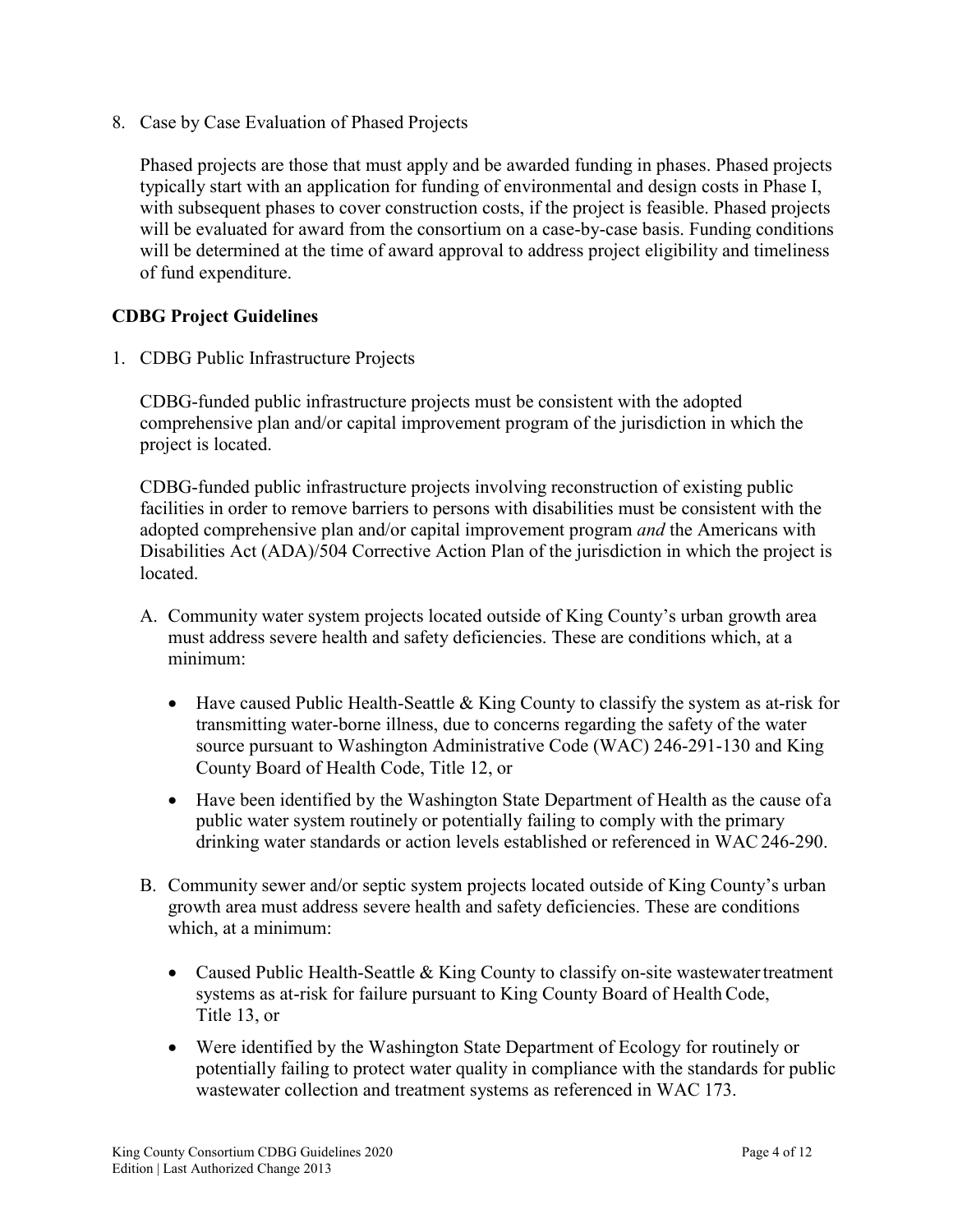2. Restriction on Change of Use for CDBG-Assisted Facility Projects; Security Interest Required

The purpose of this guideline is to protect the public investment and to ensure that CDBGassisted facilities are used for their intended public purpose for an appropriate length of time. For the purposes of restriction on change of use, emergency shelters and transitional housing are considered to be housing projects, not community facility projects, and therefore this policy does not apply to them (see housing policies). The requirement for a promissory note and security interest set forth below does not apply to real property owned by King County and the cities participating in the CDBG Consortium.

Community Development Block Grant funding in excess of \$25,000 which is used in whole or in part for acquisition, improvement and/or rehabilitation of community facilities, pursuant to CDBG Program Regulations at 24 CFR Part 570.201(c), both for hard and soft costs, shall be structured as a zero interest forgivable loan. The term of the loan will be based on the amount of CDBG funding awarded as follows:

- \$25,000 to \$99,999 is five years from project completion
- \$100,000 to \$199,999 is 10 years from project completion
- \$200,000 or more is 15 years from project completion.

The loan shall be forgiven in its entirety at the end of the term, provided the assisted facility is used appropriately throughout the term. Project completion is defined as two years from the program year start date in which the funds are awarded.

A. Security Interest Required

When CDBG funds are loaned for community facility projects, King County will require the property owner to grant King County a security interest in the property for the term of the loan as follows:

- i. When CDBG funds are provided to a nonprofit organization for acquisition, improvement and/or rehabilitation of real property owned by the nonprofit, the nonprofit will be required to execute a promissory note, deed of trust, and community facility covenant in favor of King County.
- ii. When CDBG funds are provided to a local government (other than a local government participating in the CDBG Consortium) or housing authority for acquisition, improvement and/or rehabilitation of real property owned by the local government, the local government will be required to execute a community facility covenant for the benefit of King County as well as a promissory note in favor of King County.
- iii. When CDBG funds are provided to a nonprofit organization for acquisition of a longterm lease, improvements to leased real property and/or rehabilitation of leased real property that is owned by another entity (other than a local government or housing authority), both the nonprofit and the property owner will be required to execute a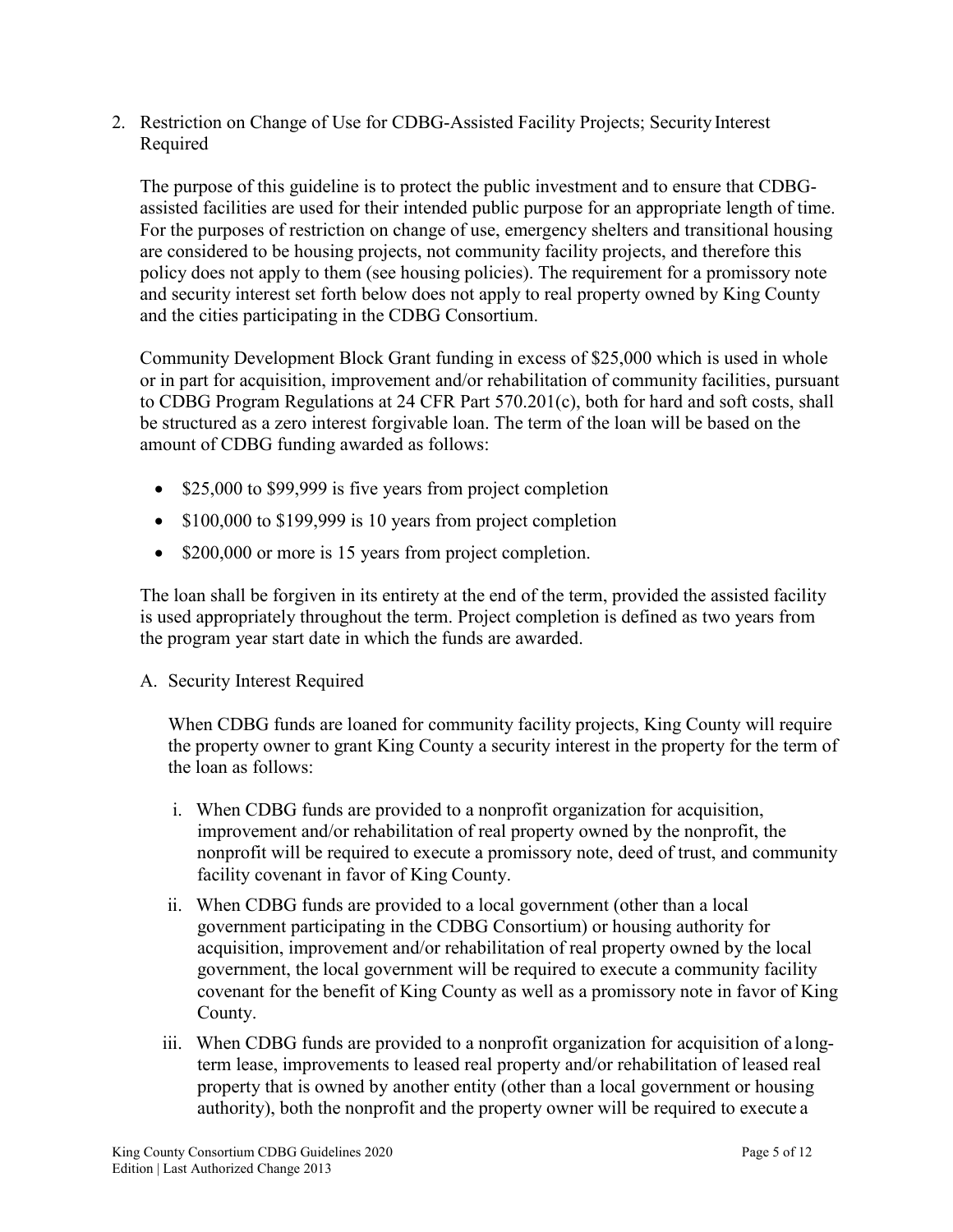covenant and agreement regarding leased property for the benefit of King County, and the property owner will also be required to execute a deed of trust for the benefit of King County.

- iv. When CDBG funds are provided to a nonprofit organization for acquisition of a longterm lease, improvements to real property owned by a local government or housing authority and/or rehabilitation of real property owned by a local government (other than a local government participating in the CDBG Consortium) or housing authority, both the nonprofit and local government or housing authority will be required to execute a covenant and agreement regarding leased property for the benefit of King County (local governments are defined as municipal corporations and special purpose districts).
- v. When CDBG funds are provided to a nonprofit organization, housing authority or local government for acquisition of a leasehold estate in improvements to, or rehabilitation of, real property that is not owned by the recipient of CDBG funds and that is owned by a local government (other than a local government participating in the CDBG Consortium), by a housing authority, or by a tax credit partnership or limited liability company in which a nonprofit organization, local government or housing authority is a general partner or managing member (a tax credit project), King County will consider alternate methods of securing the loan other than a deed of trust. Such alternate methods may include, but are not limited to, securing the loan through a leasehold deed of trust (in the case of a long-term lease), through other assets available to the recipient, or through other agreements with the recipient or real property owner that the County deems reasonable to secure repayment.
- B. Restriction on Change of Use

The County's contract, promissory note and other documents used to grant King County a security interest in CDBG funded community facilities will require the property owner to restrict the use of the property to those activities set forth in the County's contract for the duration of the loan term. These documents will require that agencies that default on these requirements, and change the use of the facility without authorization from the Housing and Community Development Program prior to the end of the loan term, reimburse the King County CDBG Consortium as follows:

- i. In the event a community facility that was rehabilitated (i.e., fixed) with CDBG funding is sold or the use changed before the end of the loan term, the propertyowner will be required to reimburse the King County CDBG Consortium for the amount of CDBG funding.
- ii. In the event a community facility that was acquired and/or improved (e.g., addition of space) with CDBG funding is sold or its use changed before the end of the loan term, the property owner will be required to reimburse the King County CDBG Consortium for the current fair market value of the property at that time less the proportionate share of that value attributable to expenditures of non-CDBG funds for acquisition and improvement to the property.
	- a) Rehabilitation of real property is defined as replacing existing materials,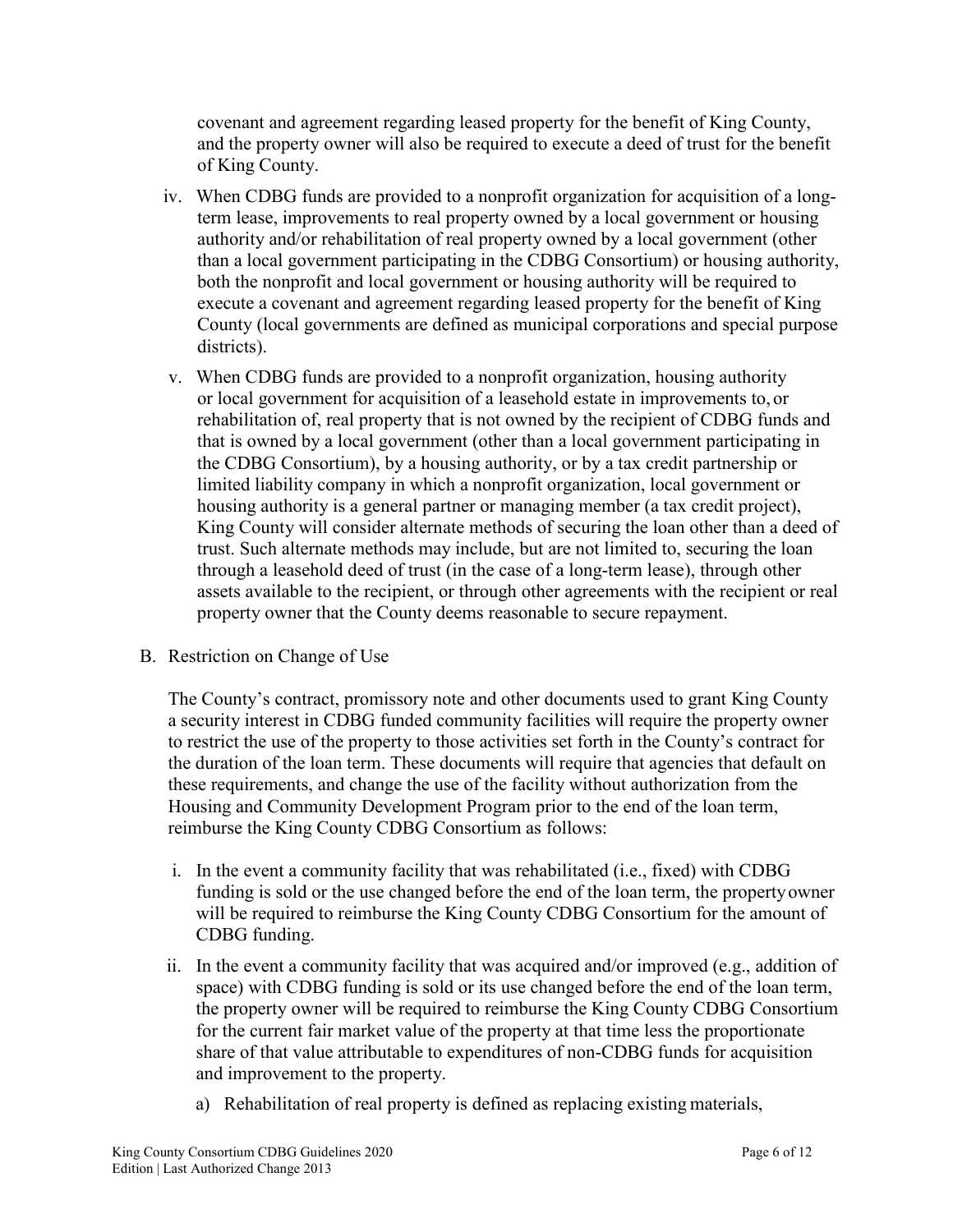fixtures or building systems, reconfiguring existing space and/or removing architectural barriers to persons with disabilities. Rehabilitation includes but is not limited to:

- Replacing doors, windows, roofs, and heating systems
- Installing handrails, ramps, and plumbing fixtures.
- b) Improvement of real property is defined as alterations to land or buildings that add new space and/or building systems that did not previously exist. Improvements include but are not limited to:
	- Construction of new buildings or additions to existing buildings
	- Construction of a new parking lot, playground or landscape feature that did not previously exist and installation of a new elevator or heating systemthat did not previously exist.
- C. Community Facility Projects Awarded \$25,000 or Less in CDBG Funds

Agencies that are awarded CDBG funding of \$25,000 or less for acquisition, improvement and/or rehabilitation of community facilities will not be required to execute a promissory note, deed of trust or covenant. The County's contract will, however, require the agency to restrict the use of the property to those eligible activities set forth in the contract for a minimum of two years from the date of the final disbursement of funds from the award.

3. CDBG Architectural Barrier Removal Projects

CDBG-funded projects involving removal of architectural barriers for persons with disabilities must be consistent with the ADA/504 Corrective Action Plan of the property owner or, in the case of a leased facility, each tenant agency whose clientele is intended to benefit from the project.

4. Affordable Rents for CDBG Community Facility Projects

Community facilities receive CDBG funds to help them provide space at low cost to agencies, organizations or service providers offering services to predominantly low and moderate income persons during the term of the change of use restriction set forth in these guidelines.

During the term of the change of use restriction, a CDBG-funded community facility may be rented to another organization that serves low- and moderate-income persons, provided the rent charged is below market rate for such space, and is based solely on actual operating costs (e.g., the cost of utilities, consumable goods, janitorial services). During the term of the change of use restriction, a CDBG-funded facility may be used at times for ineligible activities, such as rentals for private parties or for activities having charges or fees, provided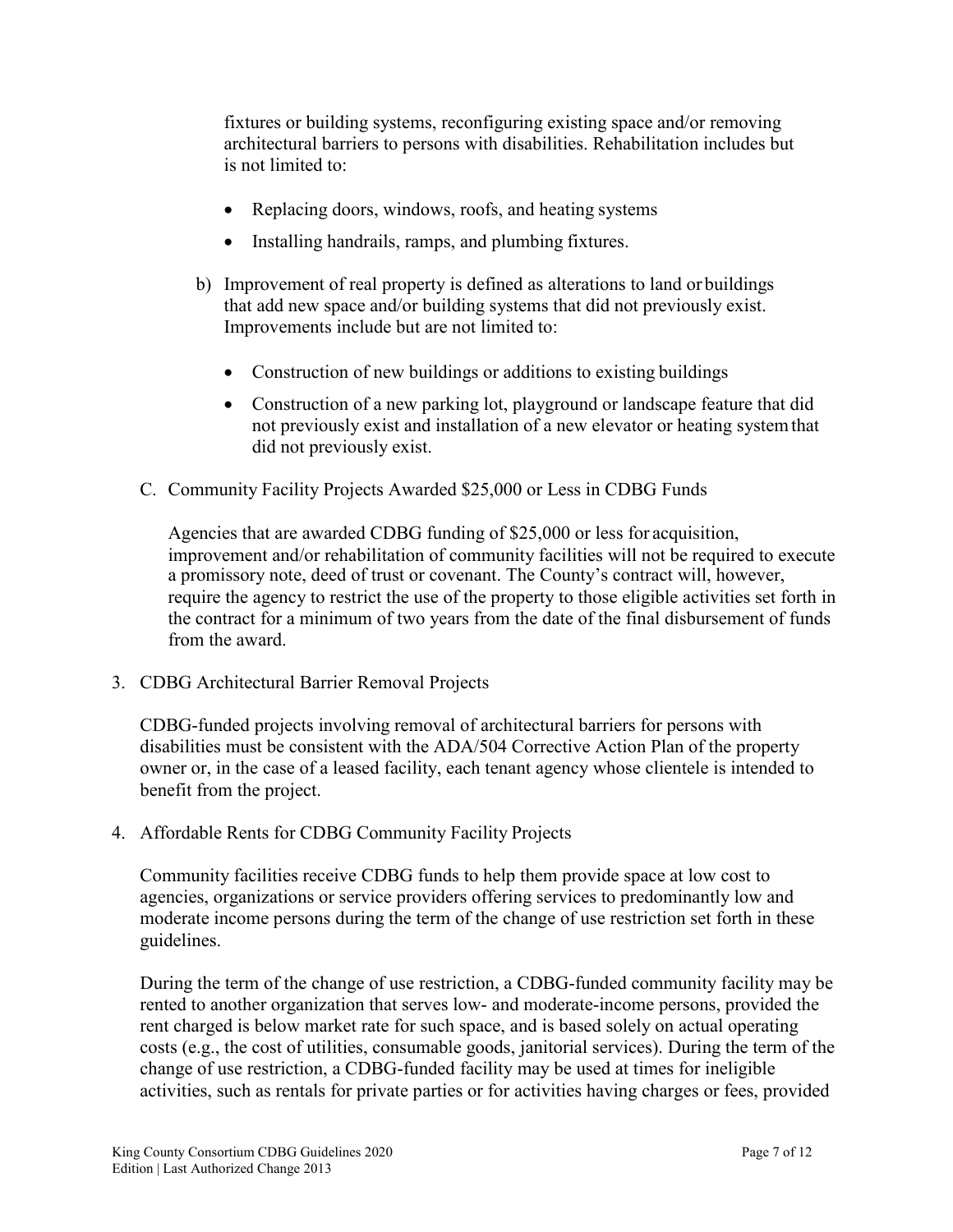these guidelines are followed:

- Such uses may not be scheduled so as to displace or conflict with eligible uses.
- Such uses must be given a lower priority than eligible uses when scheduling use of the facility.
- Such uses may not comprise more than 30 percent of the facility's regular operating hours during any single quarter of the calendar year.
- Fair market rents must be charged for use of the space.
- 5. CDBG Capital Project Completion Deadlines

CDBG-funded capital projects must be completed within 17 months of the beginning of the program year in which the funds are made available with a demonstrated effort to have all funds expended within one year. Deadlines for projects funded with dollars recaptured from cancelled projects will be negotiated separately, but in no case will they be longer than 17 months.

- Extension requests will only be considered if the project is underway and will be completed within three months after the extension or at a time designated by the Joint Recommendations Committee (JRC). Evidence that the project is underway would include at the very least a signed construction contract, or, if it is an acquisition project, a signed purchase and sale agreement; if an AE project, a signed AE contract.
- Extensions must be authorized by the JRC, and are not guaranteed.
- 6. Limitation on CDBG Human Service Project Extensions

Ongoing public service projects that are funded again in the following year will not be allowed to extend their current year's funds into the next year.

7. Limitation on CDBG Planning and Administration Project Extensions

Continuing CDBG-funded administration projects will not be permitted to extend funds into the next program year, unless there are extenuating circumstances related to a contracted administration activity. Depending upon the circumstances, if a planning contract is underway but completion is delayed, extensions may be made on a case-by-case basis by the JRC as part of the review of Housing, Homelessness and Community Development Division (HHCDD) staff recommendations for project extensions of expiring project activities.

8. Environmental Review Cost

Project budgets will allow for an administrative cost of environmental review in all capital allocations and will provide an estimated amount determined to be sufficient to cover such cost in the line item budget of the proposed project funding award.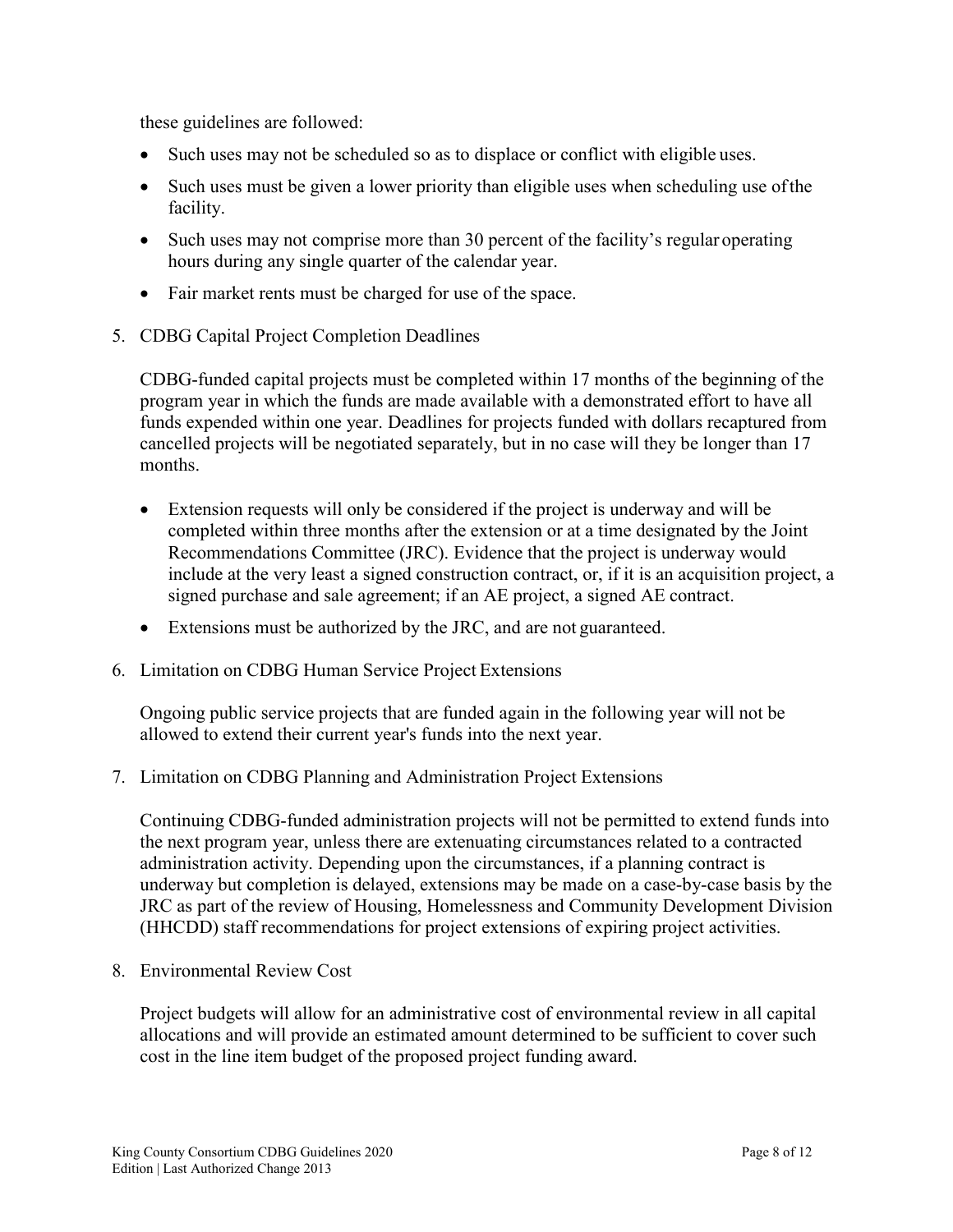#### **CDBG Interim Loan and Section 108 Loan Guarantee Guidelines**

1. Criteria for CDBG Community Development Interim Loans

There are federal criteria for Community Development Interim Loans (CDIL) that must be met. These include but are not limited to the requirement for a letter of credit, from a commercial lender with a rating of A or better, as security for the loan funds. The federal requirements will not be reiterated here.

In addition to the federal criteria, the King County CDBG Consortium will use the following criteria when considering potential CDILs:

- Projects should be located in King County CDBG Consortium areas and benefit consortium residents. Projects in non-consortium cities (Seattle, Auburn, Bellevue,Kent and others) will not be considered unless they can demonstrate benefit, commensurate with the loan amount, to King County CDBG Consortium residents.
- King County encourages proposals that would complement specific action plansprepared by the County or CDBG Consortium cities to address local community or neighborhoodspecific housing, human services, community and/or economic development needs consistent with this consolidated plan. Economic development proposals by private forprofit businesses will be evaluated and prioritized according to the guidelines outlined in Section 3 below.
- 2. Criteria for Section 108 Loan Guarantee Program

There are federal criteria that must be met for Section 108 Guaranteed Loans, including requirements for adequate security. Those criteria will not be reiterated here.

In order to safeguard King County's future CDBG entitlement funds, the consortium has adopted the following additional policies to guide King County's use of the Section 108 Loan Guarantee Program:

- No more than \$10 million in total will be guaranteed through this program, unless otherwise approved by the consortium.
- At least 70 percent of the aggregate guaranteed loan amount must be for revenuegenerating projects; i.e., the source of repayment will be the project revenues and/or a jurisdiction's local funds, but not future CDBG entitlement funds. Conversely, no more than 30 percent of the aggregate guaranteed loan amount may be for projects that relyon the jurisdictions' future CDBG grants for repayment.
- In order to limit any liability to the consortium members, guaranteeing a loan where project revenues are the source of repayment will require the project to meet Section 108 underwriting standards. These are available from the King County Office of Business Relations and Economic Development.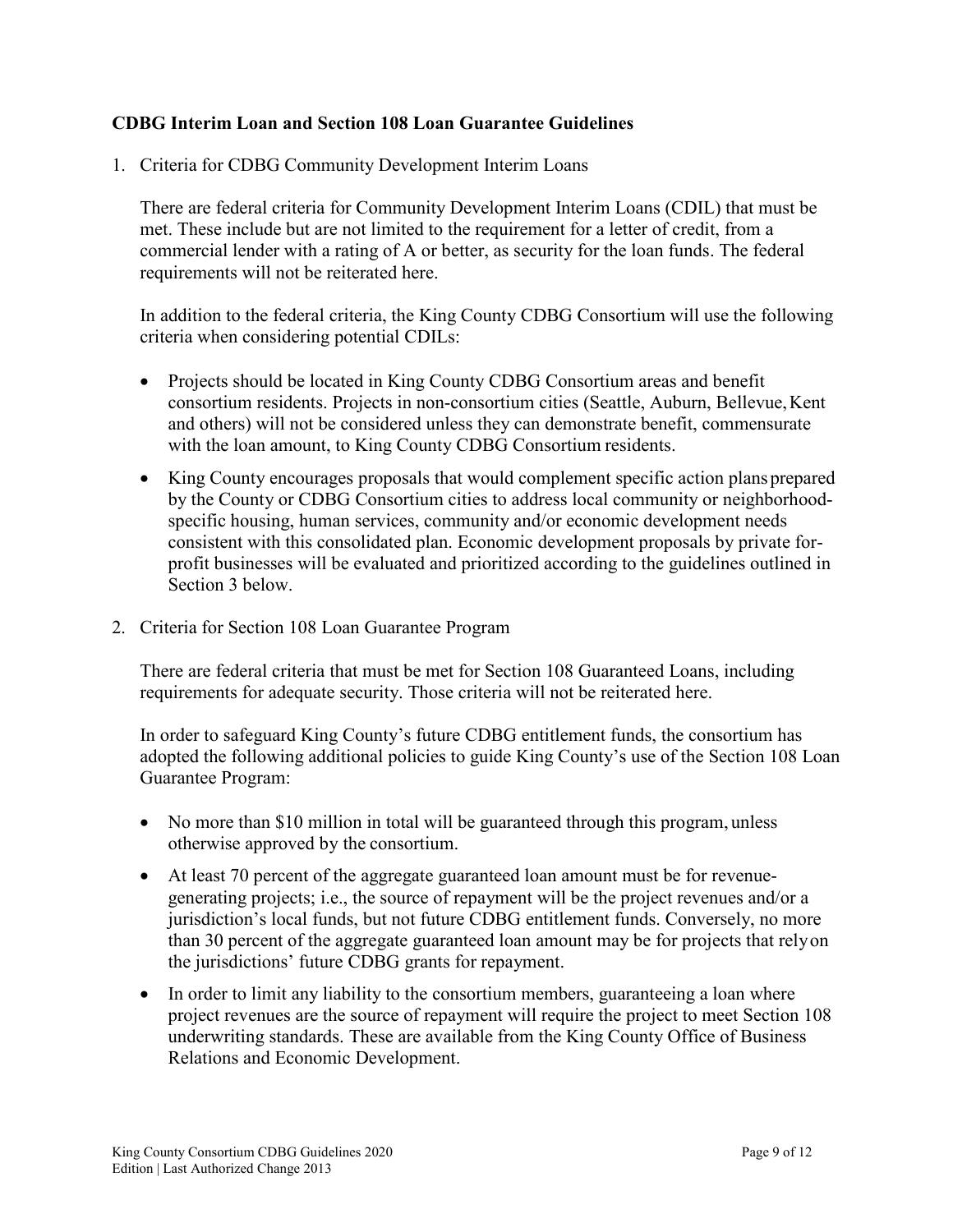- The consortium will follow the criteria in this Section when making Section 108 Loan Guarantees to private, for-profit businesses.
- Unless otherwise adopted by the JRC, the lengths of term of guaranteed loans for revenue-generating projects are as follows: working capital - five years, equipment seven years, public works/housing repair - 10 years, real estate - 20 years.
- Balloon payments by a borrower are strictly prohibited.
- All projects must be in accordance with objectives set forth in the King County Consortium Consolidated Housing and Community Development Plan.

Unless otherwise recommended for adoption by the JRC, projects proposed by consortium jurisdictions that are planning to use their future CDBG funds as the repayment source should follow these guidelines:

- Guaranteed loans to consortium members that will use their individual annual CDBG allocations as the repayment will have a term no longer than six years. The jurisdiction(s) may borrow no more than six times 60 percent of its own average annual allocation. Repayment of loans (including interest) will be deducted annually from the jurisdictions' allocation through the term of the loan. Any reductions in consortium's federal entitlement will lengthen the permitted period of repayment. The allocations referred to above are based on each jurisdiction's share of the consortium's low and moderateincome population. Projects could be sponsored through one or more of these passthrough cities' funds if the jurisdiction(s) agree.
- Mutually agreed upon, multi-jurisdictional projects will be repaid only through each jurisdiction's resources (CDBG or other) through the term of the loan and according to each jurisdiction's proportional benefit (or other mutually agreed upon plan submitted jointly by the jurisdictions involved).
- Only those consortium members undertaking a loan through the Section 108 Loan Guarantee Program will be responsible for its repayment, through either their annual CDBG allocations or other non-CDBG revenue sources.

Section 108 application can be made at any time. An inter-jurisdictional committee of consortium cities staff and county staff will evaluate all potential Section 108 Loan Guarantee projects for adherence to HUD and consortium criteria. Recommendations will be forwarded to the JRC (in reasonable time for suburban city coordinators to brief their JRC members) for JRC review, approval and recommendation to the King County Executive. The proposed project will be advertised in the newspaper, the public will be invited to comment, and a public hearing will be held. The King County Executive will submit an application to HUD. The King County Council will hold a second public meeting before making the final decision.

3. Guidelines for CDIL and Section 108 Loan Guarantees to Private For-Profit Businesses

Please note that these consortium guidelines are in addition to the federal requirements, and do not replace them. In some cases, the guidelines may need to be weighed against one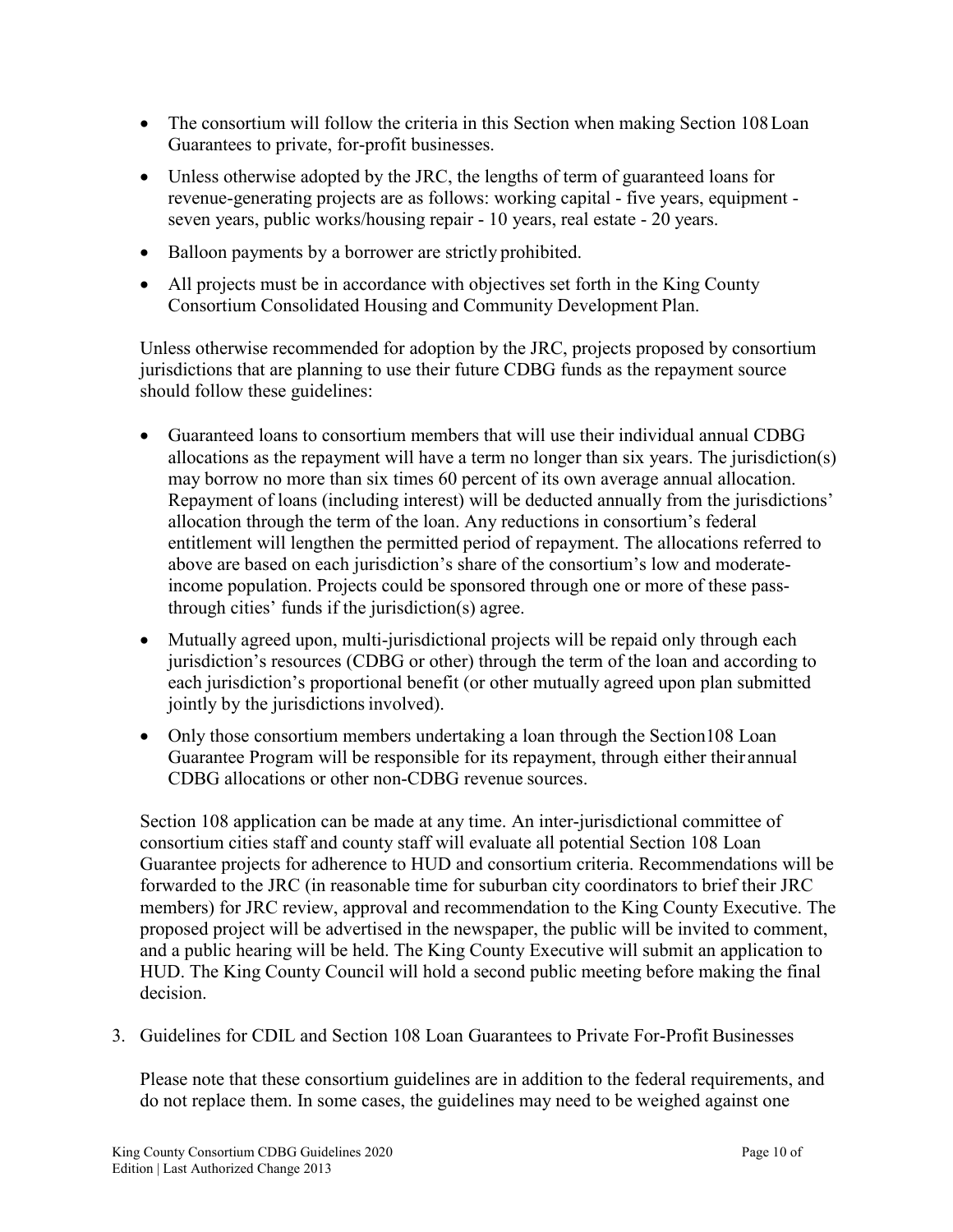another. These guidelines do *not* apply to nonprofits or governmental entities making use of CDILs or Section 108 Loan Guarantees for housing or community development projects.

Maximize Public Benefits

- Create or retain jobs that will realistically be taken by low- and moderate-income people, but that pay livable wages. Jobs should pay at or above the minimum established by the King County Jobs Initiative, and provide benefits or opportunities for training and advancement. The consortium will not use CDILs or Section 108 Guaranteed Loans solely to address slum or blight conditions; there must be a link to jobs.
- Require the business to use appropriate providers as the first source to recruit, hire and train low-income individuals, including those affected by welfare reform, forentry-level jobs.
- Charge businesses interest and use the interest income to fund additional housing and community development projects.
- Provide reasonable certainty that the above public benefits are not benefits that would have occurred without the assistance of these funds.

The consortium will seek additional public benefits if possible, such as increasing the public tax base, providing apprenticeship opportunities, and youth employment opportunities.

Minimize Public Costs

- Incur no costs to the consortium. Use loans or loan guarantees with interest, not grants or zero-interest loans, and loan no more on average than \$35,000 for each job created.
- Conduct due diligence to assure consortium of the financial feasibility of the project, that the public dollars are safe, and that the public benefits can reasonably be expected to occur.
- Minimize risk and protect the public dollars by securing: (1) a CDIL with an irrevocable letter of credit from a commercial lender with a rating of A or better, and (2) a Section 108 Guaranteed Loan with adequate and appropriate security instruments.

Minimize the Assistance to the Business

- Provide the minimum amount of loan funds at the maximum interest attainable to achieve the public benefits.
- Provide the minimum amount of loan funds at the maximum interest attainable without causing the project to become financially infeasible.
- Provide the minimum amount of loan funds at the maximum interest attainable without putting the public's investment at risk.

In the unlikely case of comparable but competing proposals, the following will be considered tiebreakers: